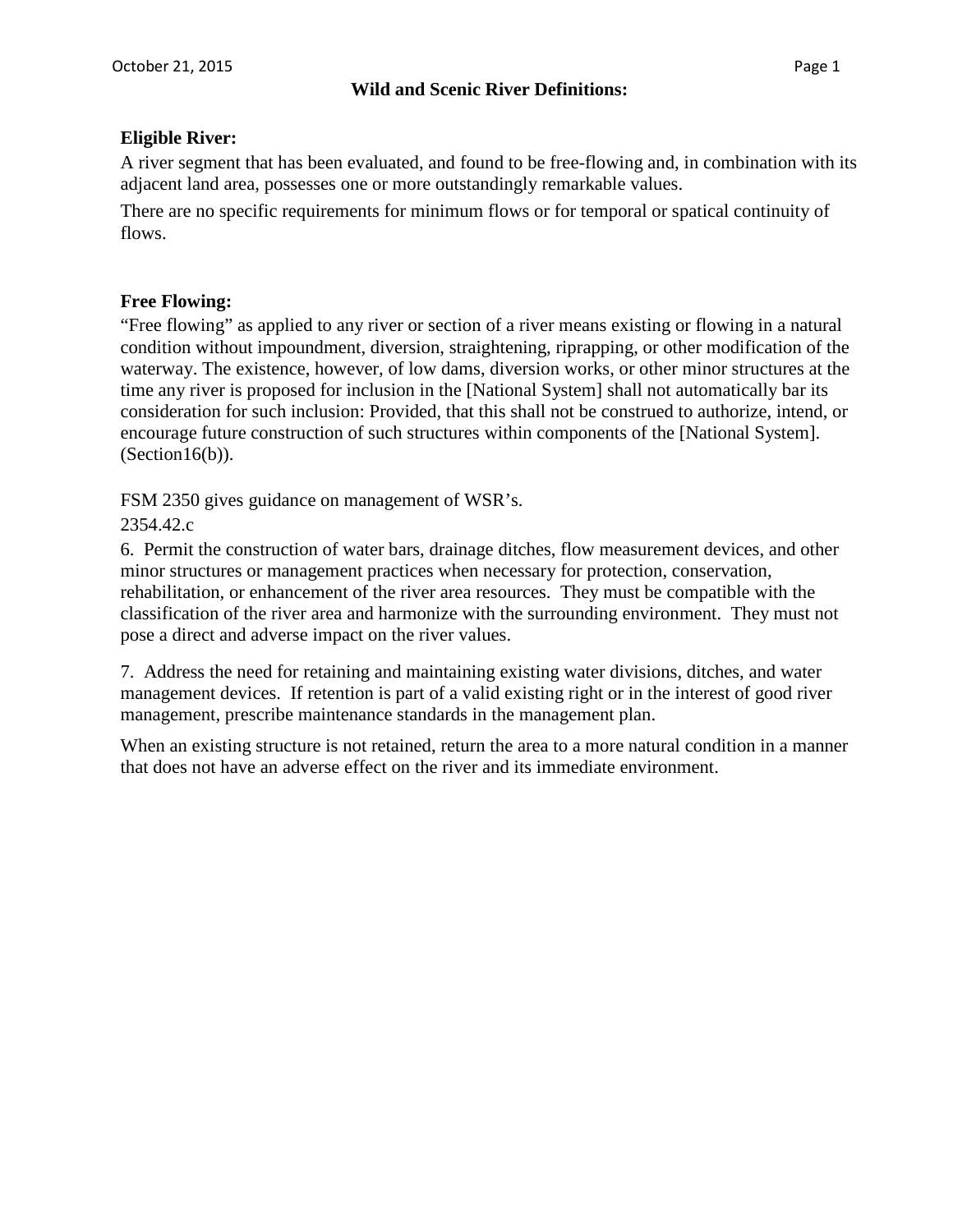## **82.73a – Criteria for Establishing Outstandingly Remarkable Values**

Section 1(b) of the Wild and Scenic Rivers Act establishes categories of outstandingly remarkable values. For each of these categories, criteria are identified in this section to establish a baseline that fosters greater consistency within the Agency and with other Federal river- administering agencies in evaluating eligibility.

The criteria set minimum thresholds to establish outstandingly remarkable values. The criteria within the category may be modified and additional criteria may be included to make them more meaningful in the region of comparison. Additional criteria are not intended to create any subcategories within the value categories established in the Act.

**1. Scenery.** Landscape elements of landform, vegetation, water, color, and related factors result in notable or exemplary visual features or attractions. Additional factors, such as seasonal variations in vegetation, scale of cultural modifications, and the length of time negative intrusions are viewed, may be considered. Scenery and visual attractions may be highly diverse over different parts of the river or river segment. Outstandingly remarkable scenic features may occupy only a small portion of a river corridor.

**2. Recreation.** Recreational opportunities are high quality and attract, or have the potential to attract, visitors from throughout or beyond the region of comparison; or the recreational opportunities are unique or rare within the region. River-related recreational opportunities include, but are not limited to, sightseeing, interpretation, wildlife observation, camping, photography, hiking, fishing, hunting, and boating. The river may provide settings for national or regional use or competitive events.

**3. Geology.** The river corridor contains one or more examples of a geologic feature, process, or phenomenon that is unique, rare or exemplary within the region of comparison. The feature(s) may be in an unusually active stage of development, represent a "textbook" example, or represent a unique, rare or exemplary combination of geologic features (erosional, volcanic, glacial, or other geologic structures).

**4. Fish.** Fish values may be judged on the relative merits of either fish populations or habitat, or a combination of these river-related conditions.

**a. Populations.** The river is nationally or regionally an important producer of resident and/or anadromous fish species. Of particular significance are a diversity of fish species or the presence of wild stocks and/or Federal or State-listed or candidate threatened, endangered, or species of conservation concern.

**b. Habitat.** The river provides uniquely diverse or high quality habitat for fish species indigenous to the region of comparison. Of particular significance is exemplary habitat for wild stocks and/or Federal or State-listed or candidate threatened or endangered species, or species of conservation concern. Consider also rare and unique habitats within the corridor.